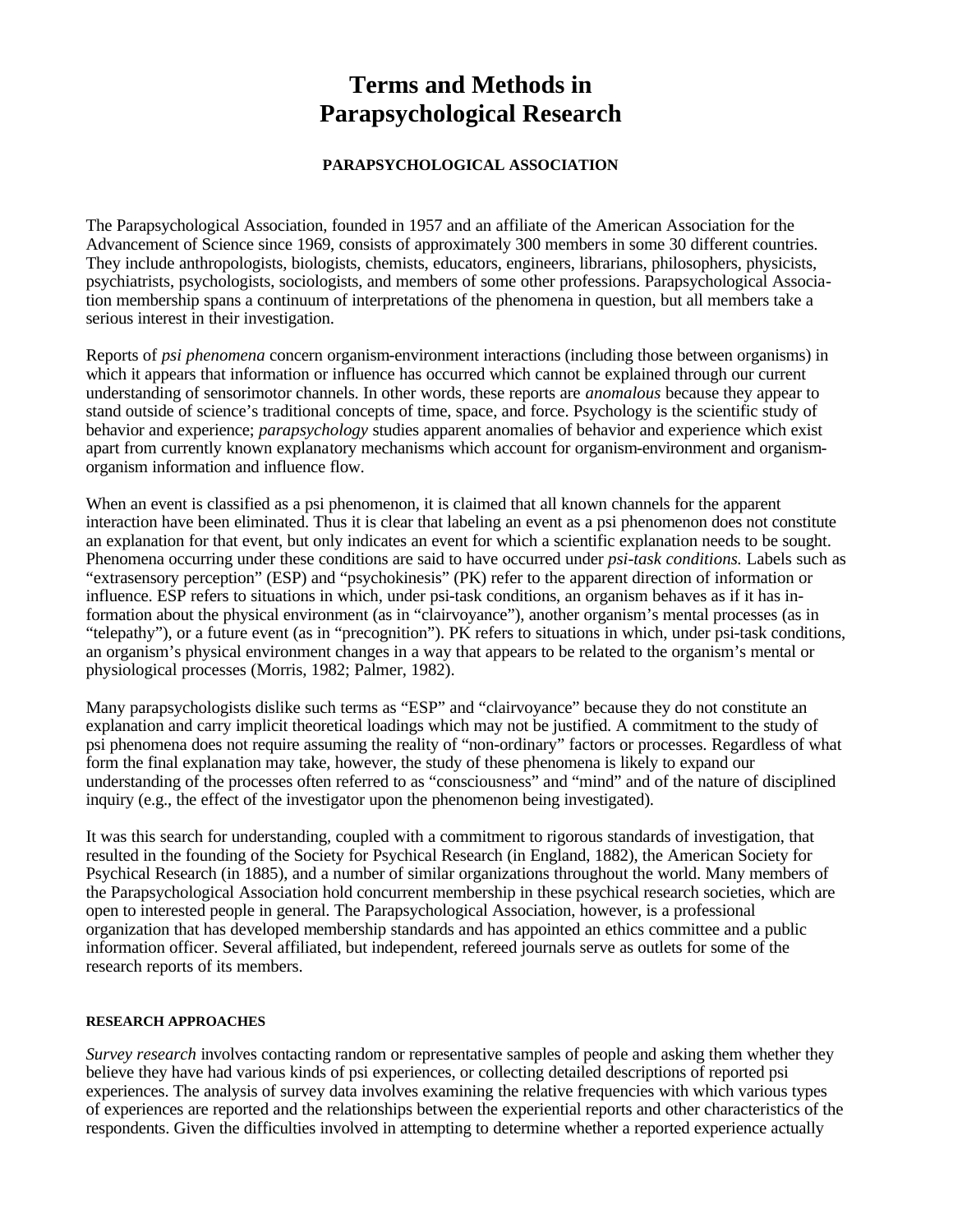involved psi phenomena, survey results are most often used simply to suggest patterns or relationships that can be studied by field and laboratory research methods. For a history and review of survey research methods, see L. E. Rhine's (1977) chapter in the *Handbook of Parapsychology.*

*Field research* involves the detailed study of individual situations in which there are spontaneous events. A project may consist of the systematic study of conditions associated with recurring events, as in "poltergeist" (or "recurrent spontaneous PK") investigations, or detailed examination of conditions associated with a single event, as in the investigation of individual "precognitive" dreams. A primary goal in field research is the attempt to determine whether or not psi-task conditions are involved by examining possible conventional mechanism explanations for the event's presence and plausibility. Field and laboratory research often overlap; when possible, the researchers manipulate suspected conventional mechanisms to see whether the event is thereby affected (e.g., Giesler, 1984, *1985).*

*Laboratory research* involves deliberately produced psi-task conditions, that is, occasions when there has been an effort to rule out conventional mechanisms of person-environment interactions. For example, sensory cues to the nature of target items in ESP tests can be eliminated by physically separating subjects from the target material and by ensuring that experimenters do not know the identity of the target. Conscious or unconscious interference can be eliminated by using statistically random sequences of target events. Laboratory PK tests use target systems whose "normal" behavior is well known and understood. In addition, they separate the subject from the target systems to eliminate physical contact. Discussions of problems in laboratory research and approaches to establishing laboratory psi-task conditions can be found in the chapters by Morris (1978, 1982) and Rush (1977, 1982) in Volumes 1, 2, and 3 of *Advances in Parapsychological Research.* Laboratory and field research can be oriented toward demonstration of the existence of psi or toward questions about the processes of psi phenomena.

*Demonstration research* involves comparing observed events with what would be ordinarily expected in a single carefully defined situation. In this type of research, statistically unlikely outcomes under psi conditions indicate that events have occurred that do not appear to be explicable by known mechanisms and are unlikely to be coincidence, but do not give information about how or why the events occurred.

*Process research* involves studying factors related to the outcomes of psi tests in either a field or laboratory setting. This may mean examining correlations between the outcomes and variations in psychological or physical factors. Or it may involve creating differences in psychological or physical conditions and comparing outcomes under the different conditions. Depending on the variables measured or manipulated, process research can be used to evaluate hypotheses about processes that may be fundamental to the occurrence of psi phenomena or about processes that may affect the strength or accuracy of the phenomena but are not fundamental to their occurrence. An example of the former type of research would be a study designed to see whether random physical processes are more sensitive to PK effects than are deterministic processes. An example of the latter would be a study asking whether people's psychological characteristics interact with the performance in different types of testing situations.

*Criticisms of parapsychology* often take the position that the extrachance scores obtained by parapsychologists are due to flawed experimental procedures in the positive studies or to the failure to report negativeor nonsignificant findings. The former criticism has been responded to by detailed analyses (e.g., Pratt, Rhine, Smith, Stuart, & Greenwood, 1940) and debates (e.g., Honorton, 1985; Hyman, 1985). The latter criticism does not appear to be valid; a successful attempt to locate unpublished ESP studies found almost as many with extrachance results as with chance results (Blackmore, 1980). Furthermore, this is not only a problem in parapsychology; researchers in the social and behavioral sciences in general are concerned with the frequency with which investigators fail to publish negative or nonsignificant results. The Parapsychological Association in 1975 instituted a policy against the selected publication of only positive experiments.

Defects in experimental procedures have been observed by parapsychologists themselves (e.g., Akers, 1984; Stanford & Palmer, 1972), and members of the Parapsychological Association are devoted to improving the quality of their research. At the same time, Parapsychological Association members have often been in the forefront of exposing fraudulent and irresponsible practitioners who use the title "parapsychologist" without the knowledge of, or the commitment to, rigorous scientific standards.

*Implications of parapsychological data* must be cautiously considered. Although the data do not establish